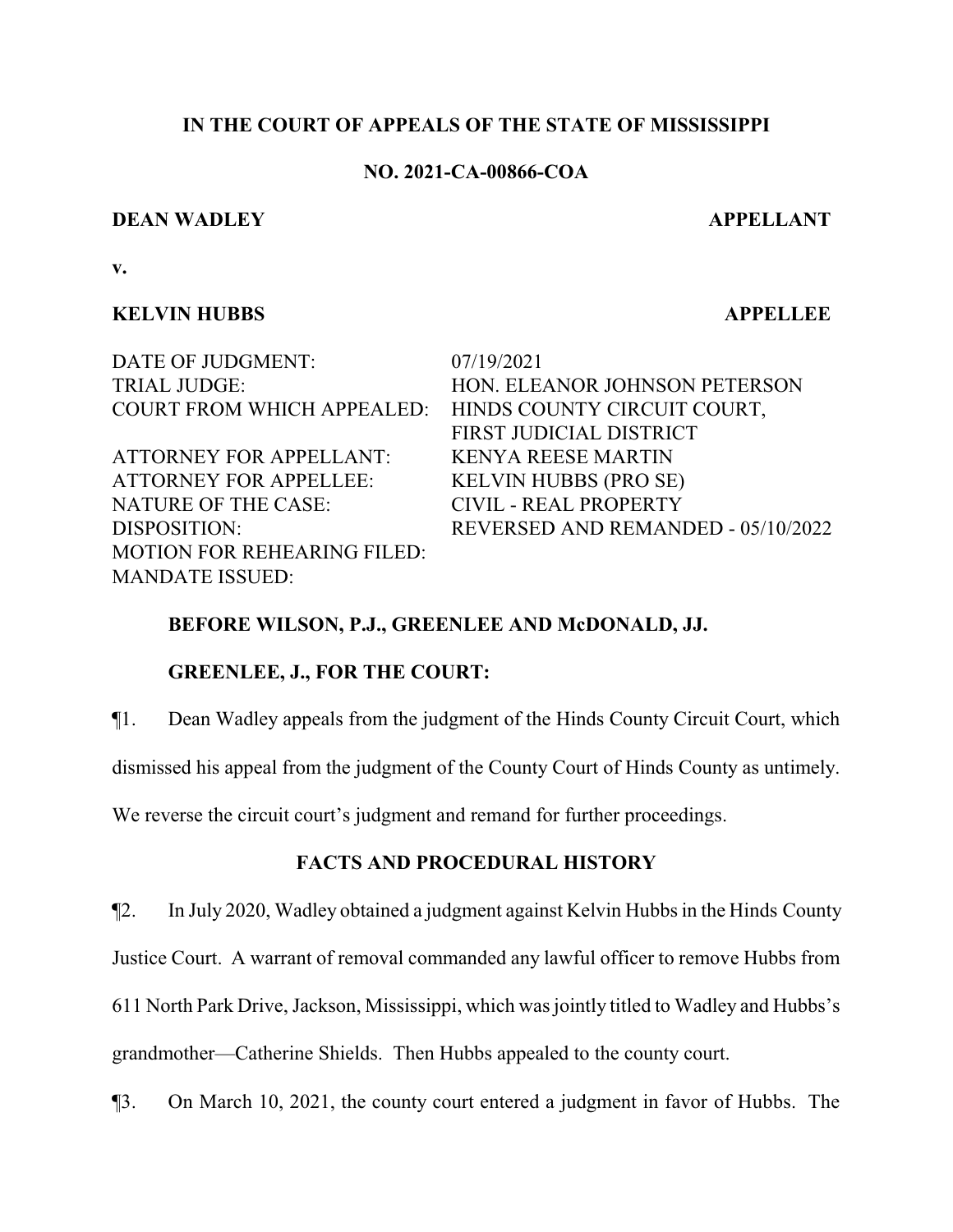county court found that Hubbs "ha[d] always been a resident of the home[,] and he ha[d] been a ward of [his] grandmother, Catherine [Shields]." The county court permitted Hubbs "to remain in the property at the rate of \$250.00 a month to be paid to  $\dots$  Wadley  $\dots$ ."

¶4. Several days later, on March 16, 2021, Wadley filed a motion to set aside the judgment. Wadley asserted that the warranty deed placed him and Shields as joint tenants with full rights of survivorship and that Hubbs had no property rights in the matter. Wadley also noted that Shields had given him the authority pursuant to a durable power of attorney to remove Hubbs from the property, and Wadley argued that the county court lacked the authority to create a rental obligation.<sup>1</sup>

¶5. Before the court ruled on the motion, Wadley noticed an appeal. There are two notices of appeal in the record—one apparently electronically filed and the other a copy of a filed paper notice of appeal. In the first notice of appeal, the header stated:

## IN THE COUNTY COURT OF HINDS COUNTY, MISSISSIPPI FIRST JUDICIAL DISTRICT

However, the body of the notice of appeal stated that Wadley was appealing to the circuit court. Specifically, the notice of appeal stated: "COMES NOW, the Defendant . . . by and through counsel of record, pursuant to the Mississippi Rules of Civil Procedure as well as the Uniform Rules for Circuit and County Court, in order to perfect this appeal to the Hinds CountyCircuit Court for the First Judicial District of Mississippi . . . ." The notice of appeal was dated April 1, 2021, and it appears to have been electronically filed in the county court

<sup>&</sup>lt;sup>1</sup> Wadley also took issue with the county court's finding that Hubbs was serving as a ward of Shields.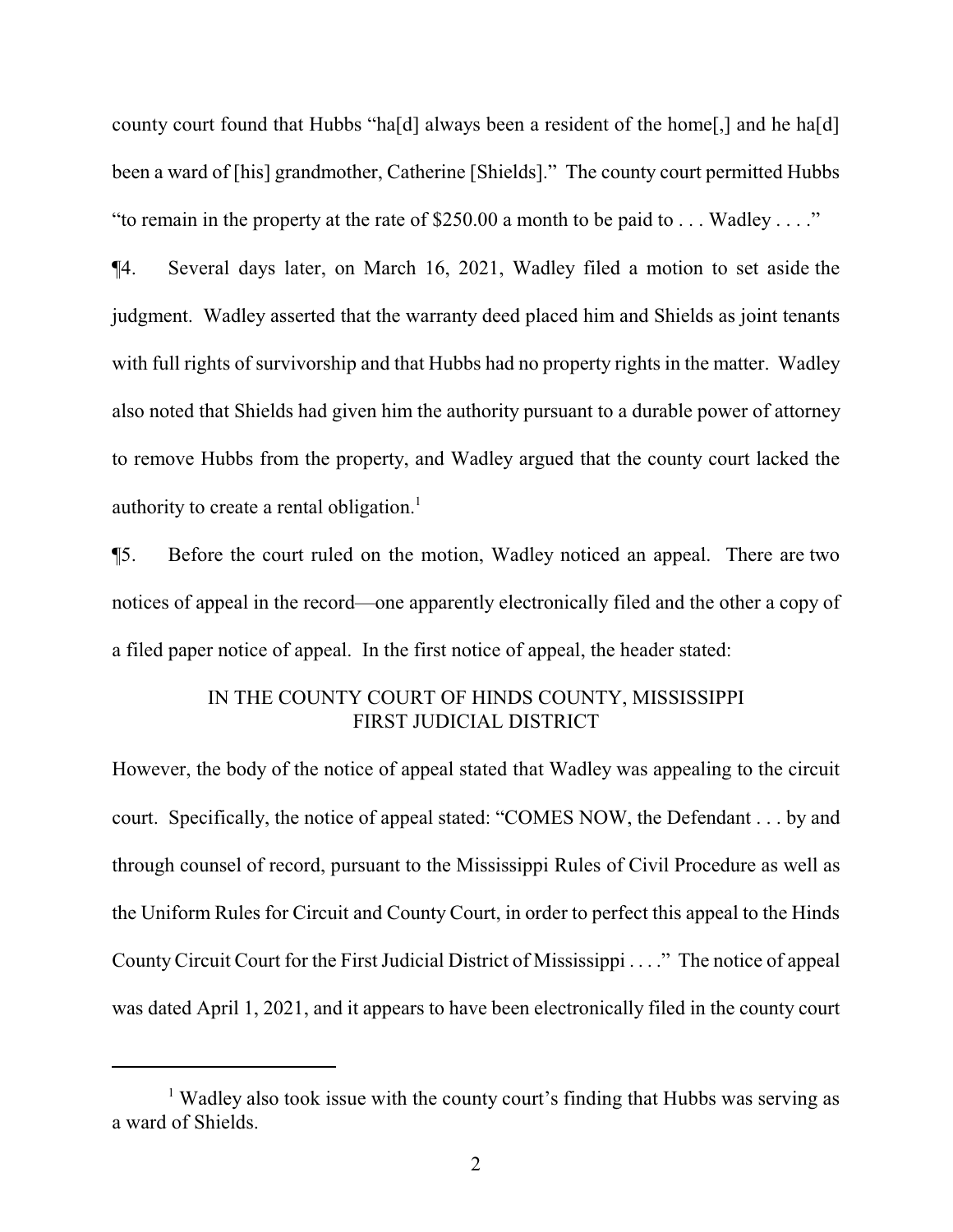cause number on April 1, 2021.

¶6. The second notice of appeal appears identical to the first, with two main exceptions. First and most importantly, the document was file stamped April 1, 2021, by Hinds County Circuit Court Clerk Zack Wallace. Second, the document appears to have been electronically filed in the circuit court cause number on July 20, 2021.

¶7. On April 13, 2021, the county court entered its final judgment. The order stated, "having heard the Motion . . . for Reconsideration . . . [t]he court hereby finds that the [c]ourt's previous order stands."

¶8. On June 4, 2021, the Hinds County Circuit Court Clerk filed a notice of completion stating that the record had been completed "for appeal to the Hinds County Circuit Court in cause number 20-2875 . . . on file with the Circuit Clerk of Hinds County . . . ." Additionally, the circuit clerk filed a statement of cost indicating that Wadley had paid the court reporter directly for the transcript and pre-paid the costs of appeal.

¶9. On July 19, 2021, the circuit court entered an order of dismissal. The circuit court noted that the county court's judgment was filed on March 10, 2021, and its order denying Wadley's motion to set aside the judgment was filed on April 13, 2021. According to the circuit court, Wadley's notice of appeal was filed in the county court on April 1, 2021. However, Wadley did not file a notice of appeal—in the form of the county court appeal record—with the circuit court clerk until July 7, 2021.<sup>2</sup> The circuit court dismissed Wadley's

<sup>&</sup>lt;sup>2</sup> The court's order seemingly relied on the circuit court docket, which indicated that a notice of appeal had been filed on July 7, 2021. Additionally, the following annotation was made to the county court docket on July 7, 2021: "This [c]ause number has been appealed to [c]ircuit [c]ourt. The new cause  $\#$  is 21-421 . . . ."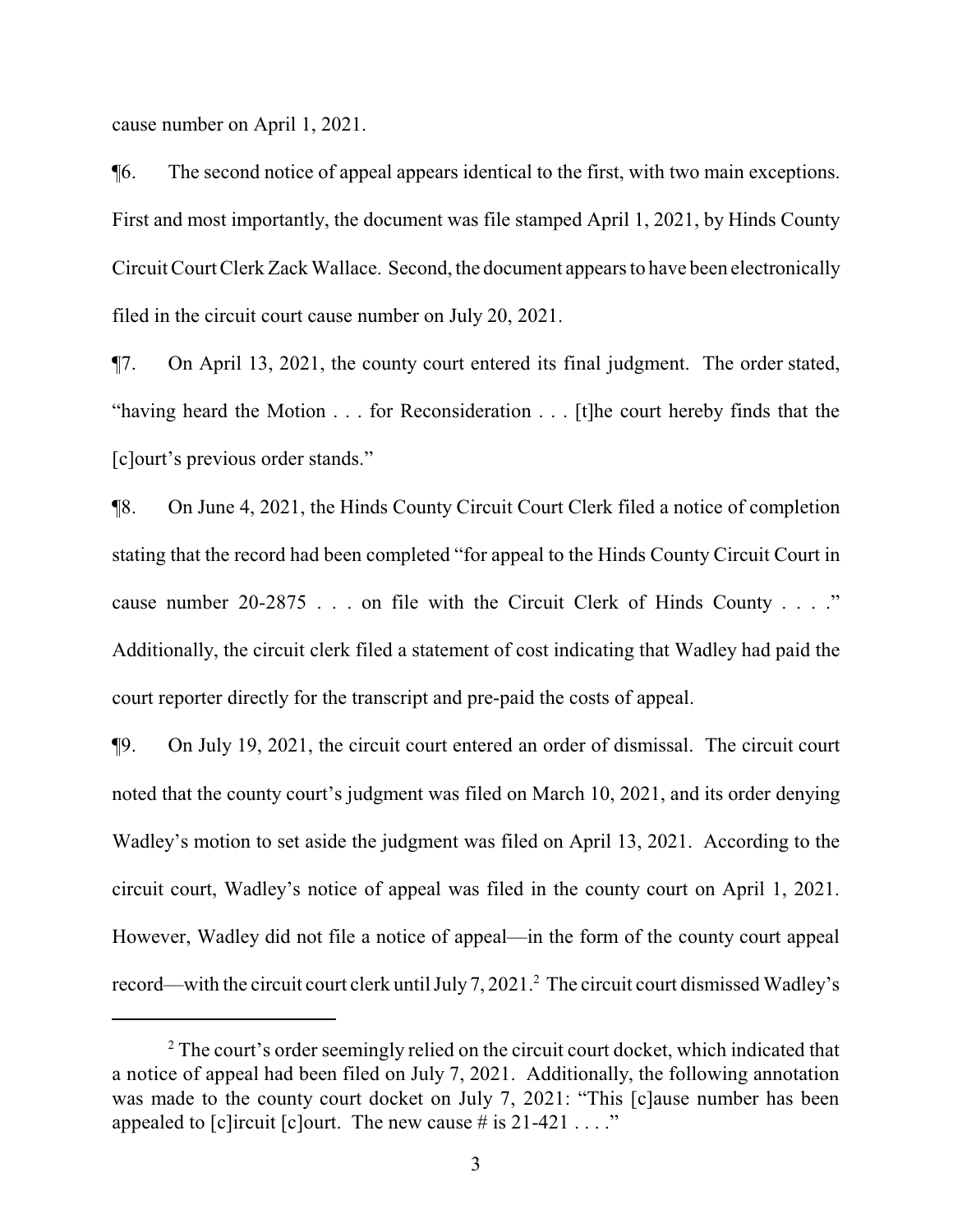appeal with prejudice.

¶10. Thereafter, Wadley's attorney filed an affidavit, which stated that she had hand delivered a notice of appeal to the circuit court clerk's office on April 1, 2021, and cited "MEC Entries #4 and #5." The fourth item on the circuit court docket was the docket report from the county court, and the county court docket indicated that a notice of appeal was filed on April 1, 2021. The fifth item on the circuit court docket was an entry dated July 20, 2021. The entry stated: "MISCELLANEOUS DOCUMENT: Notice of Appeal filed April 1, 2021 by DEAN WADLEY . . . ." The document itself was the second notice of appeal with the file stamp dated April 1, 2021.

¶11. On appeal, Wadley claims that the circuit court erred by dismissing his appeal as untimely.

#### **DISCUSSION**

¶12. "An appeal from county court to circuit court is controlled by the Mississippi Rules of Civil Procedure . . . , the [Uniform Civil Rules of Circuit and County Court Practice], and the [Mississippi Rules of Appellate Procedure]." *Am. Invs. Inc. v. King*, 733 So. 2d 830, 832 (¶4) (Miss. 1999).

¶13. It is well established that Rule 4 of the Mississippi Rules of Appellate Procedure provides that a notice of appeal must be filed within thirty days after the date of entry of the judgment or order appealed from. M.R.A.P. 4(a). Rule 2(a)(1) states "[a]n appeal shall be dismissed if the notice of appeal was not timely filed pursuant to Rules 4 or 5." M.R.A.P.  $2(a)(1)$ .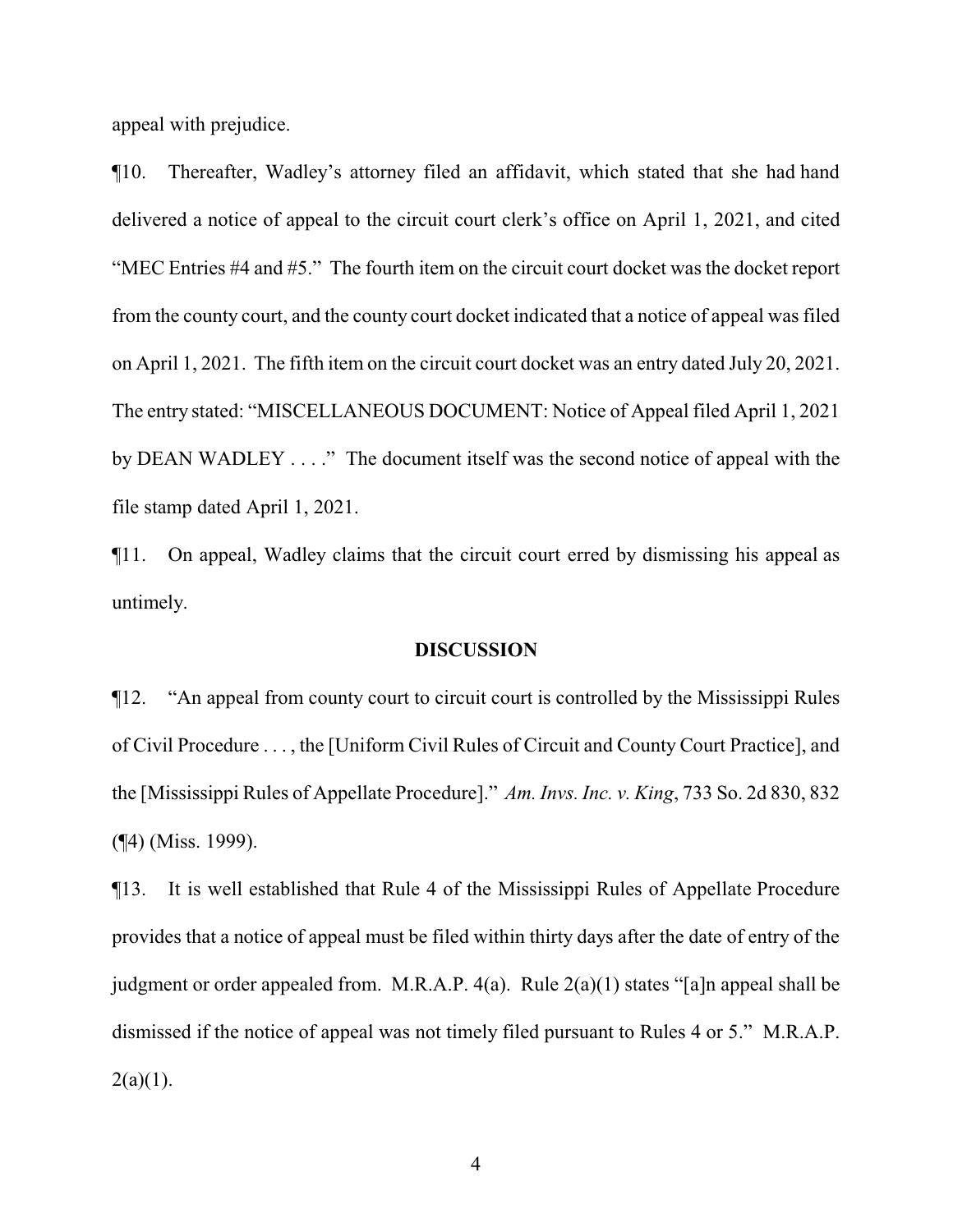¶14. Additionally, Rule 5.04 of the Uniform Civil Rules of Circuit and County Court Practice states, in relevant part:

The party desiring to appeal a decision from a lower court must file a written notice of appeal with the circuit court clerk. A copy of that notice must be provided to all parties or their attorneys of record and the lower court or lower authority whose order or judgment is being appealed. A certificate of service must accompany the written notice of appeal.

The rule further states that "[t]he written notice of appeal . . . must be addressed to the appropriate court."

¶15. Here, the county court entered and filed a judgment in favor of Hubbs on March 10, 2021. Subsequently, Wadley filed a motion to set aside the judgment on March 16, 2021, and a notice of appeal on April 1, 2021. On April 13, 2021, the county court denied Wadley's motion and entered its final judgment.

¶16. The circuit court found that Wadley did not file a notice of appeal with the circuit court clerk until July 7, 2021. However, the record shows otherwise. The second notice of appeal in the record was stamped filed on April 1, 2021, by the circuit court clerk—Zack Wallace. It is true that the notice of appeal "must be addressed to the appropriate court." *Id*. Here, the header of the notice of appeal stated "IN THE COUNTY COURT . . . ." However, the body of the notice of appeal made it clear that Wadley was appealing to the circuit court. Additionally, the county court clerk and the circuit court clerk for Hinds County are the same person. The record also plainly shows the file stamp, dated April 1, 2021, of the Hinds County Circuit Court Clerk (Zack Wallace) on the notice of appeal.

¶17. Although the notice of appeal was filed before the court ruled on Wadley's motion to